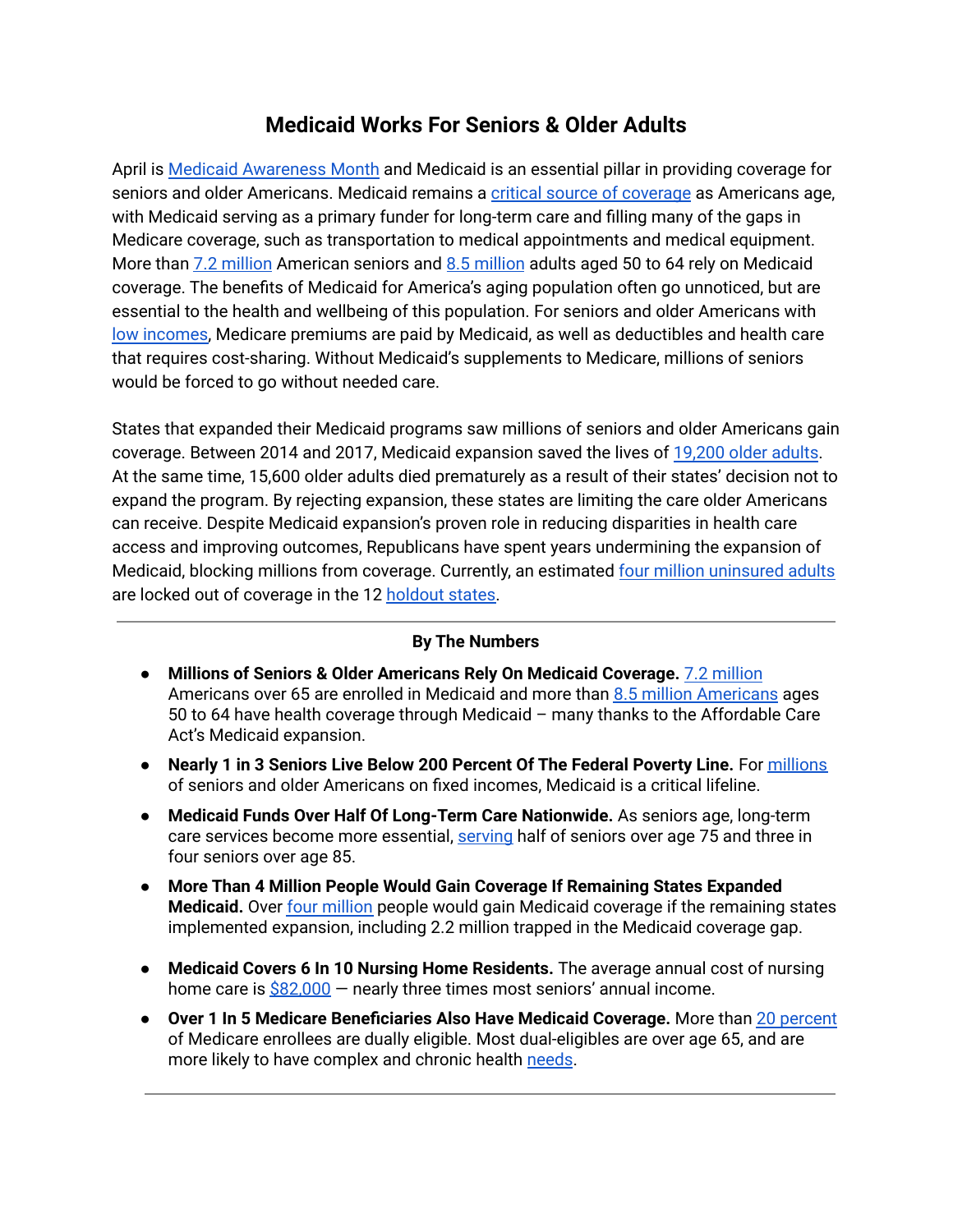**Thousands Of Lives Saved Each Year.** According to the Center on Budget and Policy Priorities, Medicaid expansion saved the lives of [19,200](https://www.cbpp.org/research/health/medicaid-expansion-has-saved-at-least-19000-lives-new-research-finds) older adults aged 55 to 64 between 2014 and 2017. At the same time, 15,600 older adults died prematurely as a result of their states' decision not to expand the program. A study published in the Journal of Health Economics found that Medicaid expansion reduced mortality in non-elderly adults by nearly four [percent](https://www.sciencedirect.com/science/article/abs/pii/S0167629619306228).

**Medicaid Expansion Helps Americans Near Retirement Access Health Care.** According to the Center for Retirement Research, after the implementation of the Affordable Care Act, the share of older adults without insurance [declined](http://crr.bc.edu/wp-content/uploads/2018/02/IB_18-5.pdf) as Medicaid enrollment grew, with the number of uninsured older Americans dropping from over 15 percent in 2012, to nine percent in 2016.

**Medicaid Expansion Helps Older Adults Gain Access To Care Immediately.** Medicaid expansion [helps](https://www.kff.org/health-reform/issue-brief/the-affordable-care-acts-impact-on-medicaid-eligibility-enrollment-and-benefits-for-people-with-disabilities/) older adults with disabilities gain quicker access to coverage without waiting for a disability determination, which can take [years](https://www.disabilitysecrets.com/resources/survey-statistics-how-long-does-it-take-to-get-approved-for-social-security-disability-benefits.html).

**Medicaid Expansion Reduces Out-Of-Pocket Health Care Spending.** According to the Georgetown Center for Children and Families, [between](https://ccf.georgetown.edu/2018/03/08/research-update-medicaid-pulls-americans-out-of-poverty-updated-edition/) 2010 and 2015, the average out-of-pocket spending decreased in states that expanded Medicaid and increased in non-expansion states. Less than half of American adults [ages](https://www.bls.gov/careeroutlook/2017/article/older-workers.htm) 55 to 64 work and many live on fixed incomes. Some are retired, and for many others, chronic health conditions make it **[difficult](https://www.cbpp.org/research/health/how-medicaid-work-requirements-will-harm-older-americans)** to maintain steady employment.

**Seniors And Older Adults Depend On Medicaid For Affordable, Comprehensive Care.** As of 2021, there are 3.6 [million](https://www.cbpp.org/blog/older-adults-benefit-if-congress-closes-the-medicaid-coverage-gap-and-boosts-premium-tax) older adults going without coverage. Older Americans often have more complex health issues, requiring additional medical attention that is often costly, pushing care out of reach. For seniors on Medicare, Medicaid serves to fill many of the [gaps](https://www.cbpp.org/research/health/medicaid-works-for-seniors) in Medicare coverage, such as transportation to medical appointments and medical equipment.

**Low-Income Seniors With Medicare Depend On Medicaid For Long-Term Care.** It is estimated that one in three [seniors](https://www.cbpp.org/research/health/medicaid-works-for-seniors) will need nursing home care at some point and two in [three](https://www.cbpp.org/research/health/medicaid-works-for-seniors) nursing facility residents utilize Medicaid to receive their care. Medicaid is a critical provider of home and community based care that are essential to keep loved ones at home with their families and neighbors. Without Medicaid, many seniors would not be able to afford these needed services with Medicare alone. 84 [percent](https://www.macpac.gov/subtopic/nursing-facilities/) of individuals in nursing facilities covered by Medicaid in 2019 were dually eligible, with Medicaid covering costs once Medicare benefits have been depleted.

**Medicaid Reduces Poverty For Seniors And Older Americans.** Medicaid has long been considered one of the most effective [anti-poverty](https://ccf.georgetown.edu/2018/03/08/research-update-medicaid-pulls-americans-out-of-poverty-updated-edition/) programs in the nation, and its expansion has significantly [improved](https://www.cbpp.org/research/health/medicaid-works-for-seniors) health outcomes for seniors and older adults. In a nation where out-of-pocket health care spending forced more than 10 [million](https://www.healthaffairs.org/doi/full/10.1377/hlthaff.2018.05155#:~:text=Abstract,%2Dof%2Dpocket%20medical%20spending.) Americans into poverty in 2016 alone, Medicaid serves as a lifeline not only for health care, but for economic stability as